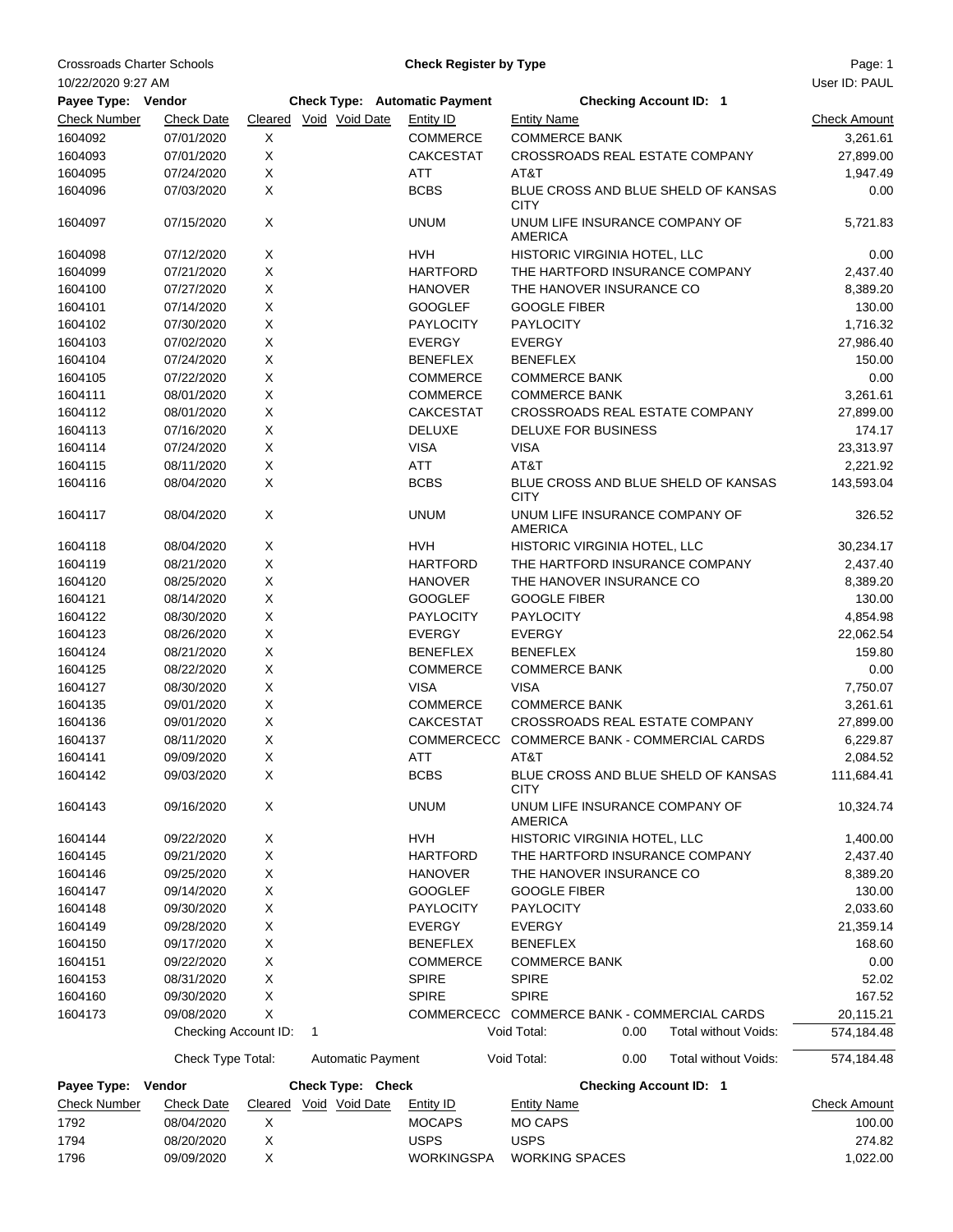Crossroads Charter Schools **Charter Schools** Charter Actual Check Register by Type **Page: 2** Page: 2

**Check Register by Type**

| User ID: PAUL<br>10/22/2020 9:27 AM |                   |                   |                        |  |                   |                                       |                     |  |
|-------------------------------------|-------------------|-------------------|------------------------|--|-------------------|---------------------------------------|---------------------|--|
| Payee Type: Vendor                  |                   | Check Type: Check |                        |  |                   | <b>Checking Account ID: 1</b>         |                     |  |
| <b>Check Number</b>                 | <b>Check Date</b> |                   | Cleared Void Void Date |  | <b>Entity ID</b>  | <b>Entity Name</b>                    | <b>Check Amount</b> |  |
| 1797                                | 09/23/2020        | X                 |                        |  | <b>UCM</b>        | UNIVERSITY OF CENTRAL MISSOURI        | 9,521.20            |  |
| 1798                                | 09/21/2020        | X                 |                        |  | <b>REBECHR</b>    | Chris Rebello                         | 2,000.00            |  |
| 1799                                | 09/17/2020        | X                 |                        |  | <b>FBKCSPORTS</b> | FBKC SPORTS TENANT, LLC               | 1,079.69            |  |
| 1800                                | 09/17/2020        | X                 |                        |  | <b>FBKCSPORTS</b> | FBKC SPORTS TENANT, LLC               | 749.70              |  |
| 74513439                            | 07/07/2020        | X                 |                        |  | <b>CHUBB</b>      | <b>CHUBB &amp; SON</b>                | 13,137.00           |  |
| 74513737                            | 07/07/2020        | X                 |                        |  | <b>PAYLOCITY</b>  | <b>PAYLOCITY</b>                      | 164.20              |  |
| 74513738                            | 07/07/2020        | $\mathsf X$       |                        |  | <b>FSG</b>        | <b>FACILITY SOLUTIONS GROUP</b>       | 579.55              |  |
| 74513739                            | 07/07/2020        | X                 |                        |  | <b>DBLEGAL</b>    | <b>D&amp;B LEGAL SERVICES</b>         | 47.52               |  |
| 74513740                            | 07/07/2020        | X                 |                        |  | <b>BUILKEEP</b>   | <b>BUILDING KEEP</b>                  | 465.00              |  |
| 74513975                            | 07/07/2020        | X                 |                        |  | <b>SPEDTRACK</b>  | <b>SPEDTRACK</b>                      | 1,580.00            |  |
| 74513976                            | 07/07/2020        | X                 |                        |  | <b>OTIS</b>       | <b>OTIS ELEVATOR</b>                  | 447.72              |  |
| 74513977                            | 07/07/2020        | X                 |                        |  | <b>TYLERTECH</b>  | <b>TYLER TECHNOLOGIES</b>             | 7,984.04            |  |
| 74514168                            | 07/07/2020        | X                 |                        |  | <b>DSTREALITY</b> | <b>DST REALITY</b>                    | 300.00              |  |
| 74531087                            | 07/14/2020        | X                 |                        |  | <b>HARVALC</b>    | <b>ALICIA HARVEY</b>                  | 178.70              |  |
| 74531088                            | 07/14/2020        | X                 |                        |  | <b>SWOPE</b>      | SWOPE CORRIDOR RENAISSANCE/UPPER      | 76,025.76           |  |
|                                     |                   |                   |                        |  |                   | ROOM, INC.                            |                     |  |
| 74531089                            | 07/14/2020        | X                 |                        |  | PLAZAACADE        | THE PLAZA ACADEMY                     | 1,000.00            |  |
| 74531090                            | 07/14/2020        | X                 |                        |  | PLAZAACADE        | THE PLAZA ACADEMY                     | 1,000.00            |  |
| 74531091                            | 07/14/2020        | X                 |                        |  | PLAZAACADE        | THE PLAZA ACADEMY                     | 1,000.00            |  |
| 74531092                            | 07/14/2020        | X                 |                        |  | PLAZAACADE        | THE PLAZA ACADEMY                     | 1,000.00            |  |
| 74531093                            | 07/14/2020        | X                 |                        |  | PLAZAACADE        | THE PLAZA ACADEMY                     | 1,000.00            |  |
| 74531094                            | 07/14/2020        | X                 |                        |  | <b>GREENEXPEC</b> | <b>GREEN EXPECTATIONS LANDSCAPING</b> | 936.00              |  |
| 74531095                            | 07/14/2020        | $\mathsf X$       |                        |  | GREENEXPEC        | <b>GREEN EXPECTATIONS LANDSCAPING</b> | 31.75               |  |
| 74531096                            | 07/14/2020        | X                 |                        |  | <b>BUILKEEP</b>   | <b>BUILDING KEEP</b>                  | 415.00              |  |
| 74531097                            | 07/14/2020        | $\mathsf X$       |                        |  | <b>MCPIJUL</b>    | Julie McPike                          | 2,550.00            |  |
| 74531272                            | 07/14/2020        | X                 |                        |  | <b>DEFFEN</b>     | DEFFENBAUGH DISPOSAL SERV             | 314.90              |  |
| 74531273                            | 07/14/2020        | X                 |                        |  | <b>CONCENTRA</b>  | <b>CONCENTRA</b>                      | 64.00               |  |
| 74531274                            | 07/14/2020        | X                 |                        |  | <b>CONCENTRA</b>  | <b>CONCENTRA</b>                      | 195.00              |  |
| 74531275                            | 07/14/2020        | X                 |                        |  | <b>GRAINGER</b>   | <b>GRAINGER</b>                       | 79.65               |  |
| 74531276                            | 07/14/2020        | X                 |                        |  | <b>CONCENTRA</b>  | <b>CONCENTRA</b>                      | 201.00              |  |
| 74531277                            | 07/14/2020        | X                 |                        |  | <b>CONCENTRA</b>  | <b>CONCENTRA</b>                      | 128.00              |  |
| 74531278                            | 07/14/2020        | $\mathsf X$       |                        |  | <b>DEFFEN</b>     | DEFFENBAUGH DISPOSAL SERV             | 155.50              |  |
| 74531279                            | 07/14/2020        | X                 |                        |  | <b>THYSSELEV</b>  | <b>THYSSENKRUPP ELEVATOR CORP</b>     | 342.47              |  |
| 74531508                            | 07/14/2020        | X                 |                        |  | <b>INFORMED</b>   | <b>INFORMED IMPROVEMENT LLC</b>       | 4,086.40            |  |
| 74531509                            | 07/14/2020        | X                 |                        |  | <b>LEXINGTON</b>  | LEXINGTON PLUMBING & HEATING CO INC   | 435.00              |  |
| 74531510                            | 07/14/2020        | X                 |                        |  | <b>SHERWINWM</b>  | <b>SHERWIN WILLIAMS</b>               | 106.29              |  |
| 74531511                            | 07/14/2020        | Χ                 |                        |  | <b>MARSHM</b>     | MARSH & MCLENNAN AGENCY, LLC INC      | 31,644.20           |  |
| 74531740                            | 07/14/2020        | Х                 |                        |  | <b>ATRONIC</b>    | ATRONIC ALARMS INC                    | 154.00              |  |
| 74531741                            | 07/14/2020        | X                 |                        |  | <b>PAYPOOL</b>    | <b>PAYPOOL</b>                        | 610.00              |  |
| 74531742                            | 07/14/2020        | X                 |                        |  | <b>PRAXIS</b>     | <b>PRAXIS NONPROFIT STRATEGIES</b>    | 993.75              |  |
| 74531743                            | 07/14/2020        | X                 |                        |  | <b>SUMNER</b>     | DATAMAX, INC                          | 1,342.28            |  |
| 74531744                            | 07/14/2020        | X                 |                        |  | <b>DONALD</b>     | DONALD E MAXWELL, LLC                 | 4,175.00            |  |
| 74531745                            | 07/14/2020        | X                 |                        |  | <b>SUMNER</b>     | DATAMAX, INC                          | 4,356.88            |  |
| 74611851                            | 07/21/2020        | X                 |                        |  | YARDI             | YARDI MARKETPLACE                     | 563.20              |  |
| 74611852                            | 07/21/2020        | $\mathsf X$       |                        |  | <b>SMITHEREEN</b> | SMITHEREEN PEST MANAGEMENT            | 75.00               |  |
| 74611853                            | 07/21/2020        | X                 |                        |  | SMITHEREEN        | SMITHEREEN PEST MANAGEMENT            | 50.00               |  |
| 74611854                            | 07/21/2020        | X                 |                        |  | <b>SCENARIO</b>   | <b>SCENARIO LEARNING</b>              | 1,420.90            |  |
| 74611855                            | 07/21/2020        | X                 |                        |  | <b>KCWATER</b>    | KCMO WATER SERVICES DEPARTMENT        | 348.90              |  |
| 74611856                            | 07/21/2020        | X                 |                        |  | <b>KCWATER</b>    | KCMO WATER SERVICES DEPARTMENT        | 191.39              |  |
| 74611857                            | 07/21/2020        | X                 |                        |  | <b>PERSONNEL</b>  | PERSONNEL CONCEPTS                    | 128.50              |  |
| 74611858                            | 07/21/2020        | X                 |                        |  | SMITHEREEN        | SMITHEREEN PEST MANAGEMENT            | 50.00               |  |
| 74611859                            | 07/21/2020        | X                 |                        |  | <b>SMITHEREEN</b> | SMITHEREEN PEST MANAGEMENT            | 50.00               |  |
| 74611860                            | 07/21/2020        | $\mathsf X$       |                        |  | SMITHEREEN        | SMITHEREEN PEST MANAGEMENT            | 50.00               |  |
| 74612092                            | 07/21/2020        | $\mathsf X$       |                        |  | <b>FERGUSON</b>   |                                       | 29.62               |  |
| 74612093                            |                   | X                 |                        |  | <b>ATRONIC</b>    | Ferguson Enterprises Inc # 215        | 140.00              |  |
|                                     | 07/21/2020        |                   |                        |  |                   | ATRONIC ALARMS INC                    |                     |  |
| 74612094                            | 07/21/2020        | X                 |                        |  | <b>WHETSTONE</b>  | <b>WHETSTONE EDUCATION</b>            | 2,640.00            |  |
| 74612095                            | 07/21/2020        | $\mathsf X$       |                        |  | <b>JVSCONSUL</b>  | <b>JVS CONSULTING</b>                 | 2,700.00            |  |
| 74612096                            | 07/21/2020        | $\mathsf X$       |                        |  | <b>EDOPS</b>      | EdOps                                 | 10,750.00           |  |
| 74612097                            | 07/21/2020        | X                 |                        |  | <b>HIGENE</b>     | HI-GENE'S JANITORIAL                  | 12,623.51           |  |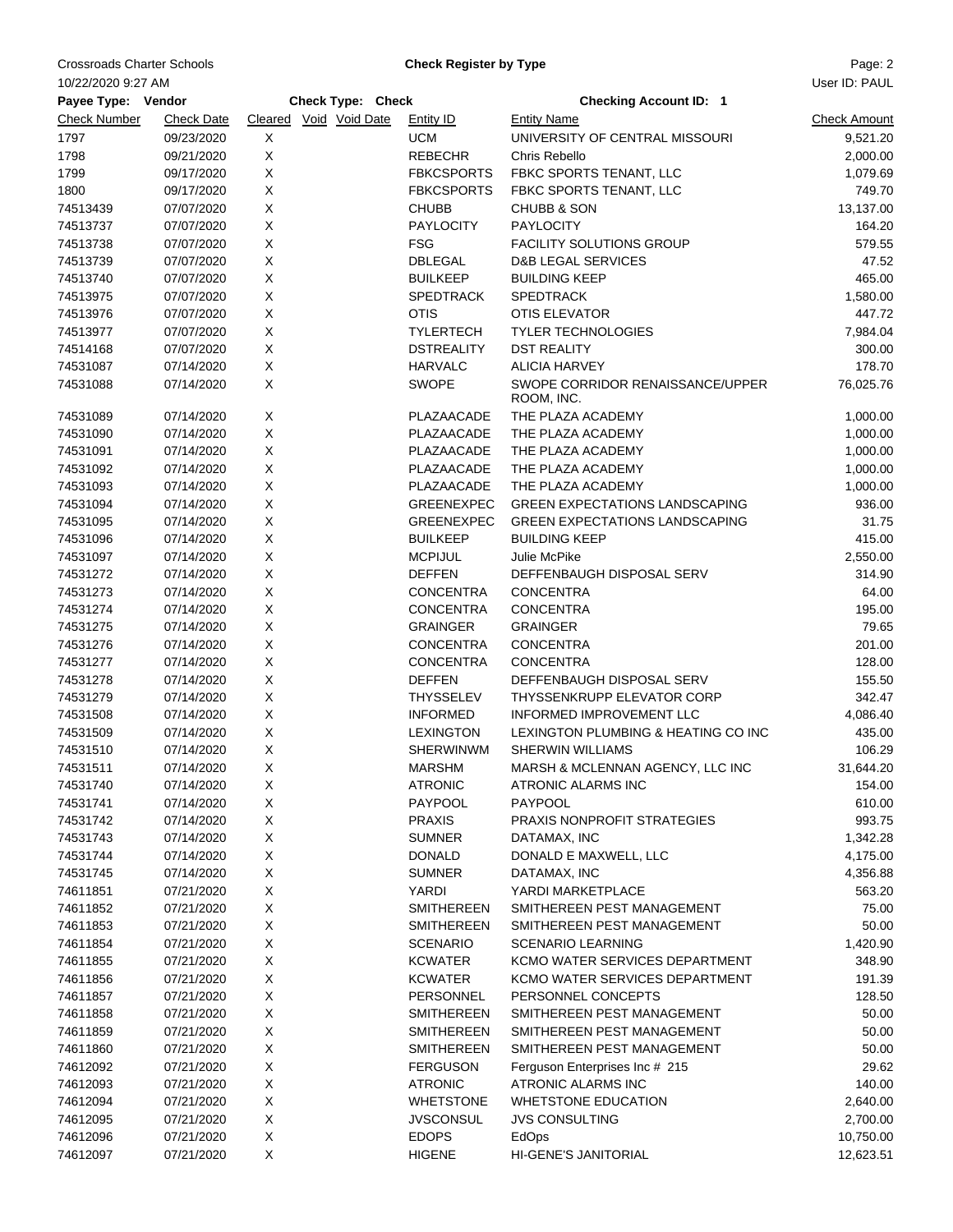Crossroads Charter Schools **Charter Schools** Charter Mage: 3

10/22/2020 9:27 AM

**Check Register by Type**

| Payee Type: Vendor  |                   |   | Check Type: Check      |                     | <b>Checking Account ID: 1</b>                                        |                     |
|---------------------|-------------------|---|------------------------|---------------------|----------------------------------------------------------------------|---------------------|
| <b>Check Number</b> | <b>Check Date</b> |   | Cleared Void Void Date | <b>Entity ID</b>    | <b>Entity Name</b>                                                   | <b>Check Amount</b> |
| 74613129            | 07/21/2020        | X |                        | <b>GREENEXPEC</b>   | <b>GREEN EXPECTATIONS LANDSCAPING</b>                                | 345.00              |
| 74613130            | 07/21/2020        | Χ |                        | <b>FSG</b>          | <b>FACILITY SOLUTIONS GROUP</b>                                      | 223.98              |
| 74613131            | 07/21/2020        | X |                        | <b>GREENEXPEC</b>   | <b>GREEN EXPECTATIONS LANDSCAPING</b>                                | 29.50               |
| 74613132            | 07/21/2020        | X |                        | <b>CHARLESDJO</b>   | <b>CHARLES D JONES</b>                                               | 104.00              |
| 74613133            | 07/21/2020        | X |                        | <b>GREENEXPEC</b>   | <b>GREEN EXPECTATIONS LANDSCAPING</b>                                | 60.50               |
| 74613134            | 07/21/2020        | X |                        | K <sub>12</sub> ITC | K12 ITC, INC.                                                        | 13,321.56           |
| 74613135            | 07/21/2020        | X |                        | <b>MCREALTY</b>     | MC REALTY GROUP, LLC                                                 | 8,164.23            |
| 74613136            | 07/21/2020        | X |                        | <b>DBLEGAL</b>      | <b>D&amp;B LEGAL SERVICES</b>                                        | 56.32               |
| 74613137            | 07/21/2020        | Χ |                        | <b>VEOLIA</b>       | <b>VEOLIA ENERGY</b>                                                 | 63.35               |
| 74613138            | 07/21/2020        | X |                        | <b>ONTOCOLLEG</b>   | ON TO COLEGE                                                         | 3,500.00            |
| 74613139            | 07/21/2020        | X |                        | <b>KLEMPELE</b>     | Klemp Electric Machinery Co. Inc.                                    | 410.57              |
| 74613449            | 07/21/2020        | X |                        | <b>MARSHM</b>       | MARSH & MCLENNAN AGENCY, LLC INC                                     | 780.00              |
| 74613450            | 07/21/2020        | Χ |                        | SEESAW              | <b>SEESAW LEARNING</b>                                               | 3,289.00            |
| 74630829            | 07/28/2020        | X |                        | <b>GRAINGER</b>     | <b>GRAINGER</b>                                                      | 102.36              |
| 74630830            | 07/28/2020        | X |                        | <b>CONCENTRA</b>    | <b>CONCENTRA</b>                                                     | 67.00               |
| 74630831            | 07/28/2020        | X |                        | <b>KCWATER</b>      | KCMO WATER SERVICES DEPARTMENT                                       | 348.90              |
| 74630832            | 07/28/2020        | X |                        | <b>KCWATER</b>      | KCMO WATER SERVICES DEPARTMENT                                       | 8.25                |
| 74630833            | 07/28/2020        | X |                        | <b>KCWATER</b>      | KCMO WATER SERVICES DEPARTMENT                                       | 8.27                |
| 74630834            | 07/28/2020        | X |                        | <b>KCWATER</b>      | KCMO WATER SERVICES DEPARTMENT                                       | 274.17              |
| 74630835            | 07/28/2020        | X |                        | <b>KCWATER</b>      | KCMO WATER SERVICES DEPARTMENT                                       | 38.19               |
| 74630836            | 07/28/2020        | X |                        | <b>KCWATER</b>      | KCMO WATER SERVICES DEPARTMENT                                       | 46.58               |
| 74631034            | 07/28/2020        | Χ |                        | <b>BURTTAY</b>      | <b>TAYLOR BURTON</b>                                                 | 41.75               |
| 74631035            | 07/28/2020        | X |                        | <b>PROJECT</b>      | CCPROJECT LEAD THE WAY, INC                                          | 2,400.00            |
| 74631036            | 07/28/2020        | X |                        | <b>MIDCON</b>       | MID-CON MANAGEMENT LLC                                               | 3,870.00            |
| 74631037            | 07/28/2020        | X |                        | <b>HIGENE</b>       | HI-GENE'S JANITORIAL                                                 | 9,295.00            |
| 74631870            | 07/28/2020        | X |                        | <b>NASSP</b>        | National Association of Secondary School                             | 385.00              |
| 74631871            | 07/28/2020        | X |                        | <b>NASSP</b>        | Principals<br>National Association of Secondary School<br>Principals | 95.00               |
| 74631872            | 07/28/2020        | X |                        | <b>NASSP</b>        | National Association of Secondary School<br>Principals               | 385.00              |
| 74631873            | 07/28/2020        | X |                        | <b>KLEMPELE</b>     | Klemp Electric Machinery Co. Inc.                                    | 1,105.21            |
| 74631874            | 07/28/2020        | X |                        | <b>BRIDGGI</b>      | Bridging the Gap Interpreting                                        | 40.00               |
| 74631875            | 07/28/2020        | X |                        | <b>EDUCATIONA</b>   | EDUCATIONAL DESIGN SOLUTIONS                                         | 17,000.00           |
| 74649297            | 08/04/2020        | X |                        | <b>VAXA</b>         | VAXA COLLECTIVE                                                      | 1,400.00            |
| 74649298            | 08/04/2020        | X |                        | <b>PAYLOCITY</b>    | <b>PAYLOCITY</b>                                                     | 150.00              |
| 74649299            | 08/04/2020        | X |                        | <b>MYBRIDGE</b>     | <b>MY BRIDGE</b>                                                     | 800.00              |
| 74649300            | 08/04/2020        | X |                        | <b>BRIDGGI</b>      | Bridging the Gap Interpreting                                        | 100.00              |
| 74649301            | 08/04/2020        | х |                        | <b>DBLEGAL</b>      | <b>D&amp;B LEGAL SERVICES</b>                                        | 44.44               |
| 74649302            | 08/04/2020        | X |                        | GREAZAC             | ZAC GREASON                                                          | 400.00              |
| 74649303            | 08/04/2020        | X |                        | <b>SUCCESSED</b>    | SUCCESSED, LLC                                                       | 199.00              |
| 74649304            | 08/04/2020        | X |                        | <b>MCREALTY</b>     | MC REALTY GROUP, LLC                                                 | 7,000.00            |
| 74649305            | 08/04/2020        | X |                        | <b>BNIM</b>         | BNIM, INC                                                            | 6,541.06            |
| 74649306            | 08/04/2020        | X |                        | <b>BNIM</b>         | BNIM, INC                                                            | 5,692.50            |
| 74649307            | 08/04/2020        | X |                        | <b>BNIM</b>         | BNIM, INC                                                            | 1,081.08            |
| 74649308            | 08/04/2020        | X |                        | <b>OTIS</b>         | <b>OTIS ELEVATOR</b>                                                 | 1,630.98            |
| 74649459            | 08/04/2020        | X |                        | <b>CONCENTRA</b>    | <b>CONCENTRA</b>                                                     | 128.00              |
| 74649460            | 08/04/2020        | X |                        | <b>CONCENTRA</b>    | <b>CONCENTRA</b>                                                     | 64.00               |
| 74649461            | 08/04/2020        | X |                        | <b>CONCENTRA</b>    | <b>CONCENTRA</b>                                                     | 131.00              |
| 74649462            | 08/04/2020        | X |                        | <b>KCWATER</b>      | KCMO WATER SERVICES DEPARTMENT                                       | 17.05               |
| 74649960            | 08/04/2020        | X |                        | <b>ATRONIC</b>      | ATRONIC ALARMS INC                                                   | 108.00              |
| 74649961            | 08/04/2020        | X |                        | <b>FERGUSON</b>     | Ferguson Enterprises Inc # 215                                       | 127.20              |
| 74649962            | 08/04/2020        | Χ |                        | <b>ATRONIC</b>      | ATRONIC ALARMS INC                                                   | 144.00              |
| 74649963            | 08/04/2020        | X |                        | <b>DSTREALITY</b>   | <b>DST REALITY</b>                                                   | 300.00              |
| 74649964            | 08/04/2020        | X |                        | <b>NEWHORIZON</b>   | <b>NEW HORIZONS</b>                                                  | 730.00              |
| 74649965            | 08/04/2020        | X |                        | <b>SUMNER</b>       | DATAMAX, INC                                                         | 1,342.28            |
| 74649966            | 08/04/2020        | X |                        | <b>MIDCON</b>       | MID-CON MANAGEMENT LLC                                               | 4,480.00            |
| 74649967            | 08/04/2020        | X |                        | <b>SUMNER</b>       | DATAMAX, INC                                                         | 4,649.38            |
| 74649968            | 08/04/2020        | X |                        | <b>TURNER</b>       | TURNER CONSTRUCTION                                                  | 137,837.52          |
| 74660356            | 08/11/2020        | X |                        | <b>BRIDGGI</b>      | Bridging the Gap Interpreting                                        | 450.00              |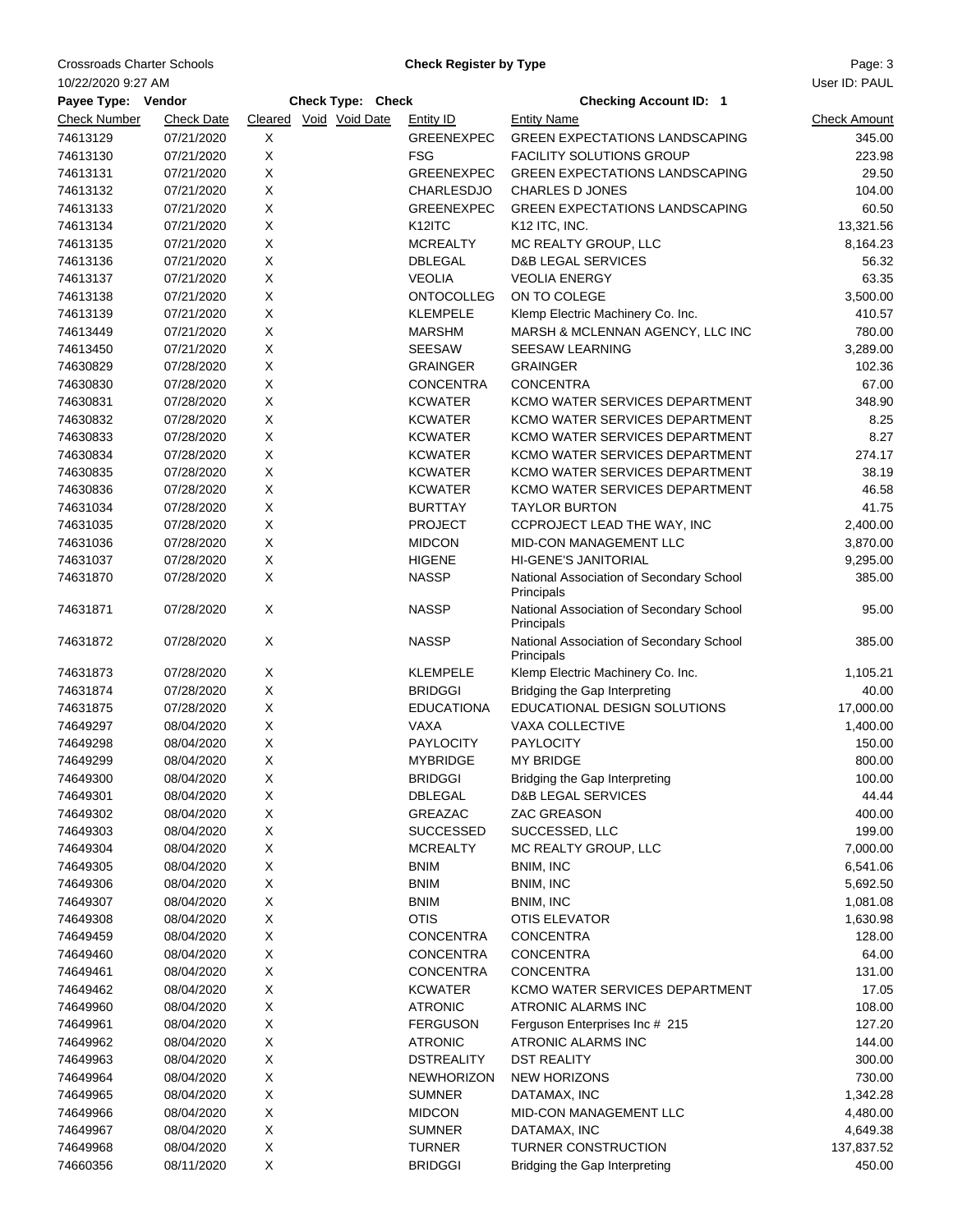Crossroads Charter Schools **Charter Schools** Charter Actual Check Register by Type **Page: 4** Page: 4

**Check Register by Type**

|                     |                   |             |                        |                   | 10/22/2020 9:27 AM                                          |                     |  |  |  |  |  |  |  |
|---------------------|-------------------|-------------|------------------------|-------------------|-------------------------------------------------------------|---------------------|--|--|--|--|--|--|--|
| Payee Type: Vendor  |                   |             | Check Type: Check      |                   | <b>Checking Account ID: 1</b>                               |                     |  |  |  |  |  |  |  |
| <b>Check Number</b> | <b>Check Date</b> |             | Cleared Void Void Date | <b>Entity ID</b>  | <b>Entity Name</b>                                          | <b>Check Amount</b> |  |  |  |  |  |  |  |
| 74660357            | 08/11/2020        | X           |                        | DANACOLEMA        | DANA COLEMAN CONSULTING                                     | 6,750.00            |  |  |  |  |  |  |  |
| 74660358            | 08/11/2020        | X           |                        | <b>ISS</b>        | <b>ISS FACILITY SERVICES - KC</b>                           | 1,884.09            |  |  |  |  |  |  |  |
| 74660359            | 08/11/2020        | X           |                        | <b>ISS</b>        | <b>ISS FACILITY SERVICES - KC</b>                           | 4,101.25            |  |  |  |  |  |  |  |
| 74660360            | 08/11/2020        | X           |                        | <b>ISS</b>        | <b>ISS FACILITY SERVICES - KC</b>                           | 916.77              |  |  |  |  |  |  |  |
| 74660361            | 08/11/2020        | X           |                        | <b>JUMPROPE</b>   | JumpRope                                                    | 4,140.00            |  |  |  |  |  |  |  |
| 74660362            | 08/11/2020        | $\mathsf X$ |                        | <b>KICKBOARD</b>  | <b>KICKBOARD</b>                                            | 3,740.00            |  |  |  |  |  |  |  |
| 74660363            | 08/11/2020        | Χ           |                        | <b>GOLDPETAL</b>  | <b>GOLD PETAL</b>                                           | 330.00              |  |  |  |  |  |  |  |
| 74660364            | 08/11/2020        | X           |                        | PLAZAACADE        | THE PLAZA ACADEMY                                           | 1,000.00            |  |  |  |  |  |  |  |
| 74660365            | 08/11/2020        | $\mathsf X$ |                        | PLAZAACADE        | THE PLAZA ACADEMY                                           | 1,000.00            |  |  |  |  |  |  |  |
| 74660366            | 08/11/2020        | X           |                        | PLAZAACADE        | THE PLAZA ACADEMY                                           | 1,000.00            |  |  |  |  |  |  |  |
| 74660367            | 08/11/2020        | $\mathsf X$ |                        | <b>NAVIANCE</b>   | <b>NAVIANCE</b>                                             | 4,385.00            |  |  |  |  |  |  |  |
| 74660368            | 08/11/2020        | X           |                        | <b>TEACHERINN</b> | <b>TEACHER INNOVATIONS</b>                                  | 45.00               |  |  |  |  |  |  |  |
| 74660652            | 08/11/2020        | X           |                        | <b>CONCENTRA</b>  | <b>CONCENTRA</b>                                            | 192.00              |  |  |  |  |  |  |  |
| 74660653            | 08/11/2020        | X           |                        | <b>DESIGN</b>     | <b>DESIGN MECHANICAL</b>                                    | 218.50              |  |  |  |  |  |  |  |
| 74660654            | 08/11/2020        | X           |                        | <b>THYSSELEV</b>  | THYSSENKRUPP ELEVATOR CORP                                  | 342.47              |  |  |  |  |  |  |  |
| 74660936            | 08/11/2020        | X           |                        | QHA               | QUALITY HILL ASSOCIATES LLC                                 | 1,800.00            |  |  |  |  |  |  |  |
| 74661106            | 08/11/2020        | X           |                        | <b>MCROYRHEAN</b> | <b>RHEANA MCROY</b>                                         | 41.75               |  |  |  |  |  |  |  |
| 74661107            | 08/11/2020        | Χ           |                        | <b>CDW</b>        | <b>CDW GOVERNMENT</b>                                       | 308.73              |  |  |  |  |  |  |  |
| 74661108            | 08/11/2020        | X           |                        | PAYPOOL           | PAYPOOL                                                     | 447.50              |  |  |  |  |  |  |  |
| 74661109            | 08/11/2020        | X           |                        | <b>PEARSON</b>    | PEARSON EDUCATION INC                                       | 704.55              |  |  |  |  |  |  |  |
| 74661110            | 08/11/2020        | X           |                        | <b>DONALD</b>     | DONALD E MAXWELL, LLC                                       | 2,225.00            |  |  |  |  |  |  |  |
| 74661111            | 08/11/2020        | X           |                        | <b>ATRONIC</b>    | ATRONIC ALARMS INC                                          | 7,732.98            |  |  |  |  |  |  |  |
| 74661112            | 08/11/2020        | X           |                        | AMAZON            | AMAZON                                                      | 3,065.36            |  |  |  |  |  |  |  |
| 74702710            | 08/18/2020        | Χ           |                        | LEWILAK           | <b>LAKESHIA LEWIS</b>                                       | 113.22              |  |  |  |  |  |  |  |
| 74702711            | 08/18/2020        | Χ           |                        | VANDMOR           | MORIAH VANDERBURG                                           | 161.94              |  |  |  |  |  |  |  |
| 74702712            | 08/18/2020        | $\mathsf X$ |                        | <b>PROJECT</b>    | CCPROJECT LEAD THE WAY, INC                                 | 1,512.75            |  |  |  |  |  |  |  |
| 74702713            | 08/18/2020        | X           |                        | <b>MCPIJUL</b>    | Julie McPike                                                | 3,577.50            |  |  |  |  |  |  |  |
| 74702714            | 08/18/2020        | $\mathsf X$ |                        | <b>NEARPOD</b>    | <b>NEARPOD</b>                                              | 8,778.00            |  |  |  |  |  |  |  |
| 74702715            | 08/18/2020        | X           |                        | <b>EDOPS</b>      | EdOps                                                       | 10,750.00           |  |  |  |  |  |  |  |
| 74702716            | 08/18/2020        | X           |                        | <b>HIGENE</b>     | <b>HI-GENE'S JANITORIAL</b>                                 | 24,503.42           |  |  |  |  |  |  |  |
| 74702717            | 08/18/2020        | X           |                        | AMAZON            | AMAZON                                                      | 16,681.17           |  |  |  |  |  |  |  |
| 74710549            | 08/18/2020        | X           |                        | <b>ISS</b>        | <b>ISS FACILITY SERVICES - KC</b>                           | 1,051.42            |  |  |  |  |  |  |  |
| 74710550            | 08/18/2020        | Χ           |                        | <b>ISS</b>        | <b>ISS FACILITY SERVICES - KC</b>                           | 1,456.37            |  |  |  |  |  |  |  |
| 74710551            | 08/18/2020        | X           |                        | <b>BRIDGGI</b>    | Bridging the Gap Interpreting                               | 125.00              |  |  |  |  |  |  |  |
| 74710552            | 08/18/2020        | Χ           |                        | <b>PROGRESSIV</b> | PROGRESSIVE ELECTRONICS, INC.                               | 84.00               |  |  |  |  |  |  |  |
| 74710553            | 08/18/2020        | X           |                        | <b>DBLEGAL</b>    | <b>D&amp;B LEGAL SERVICES</b>                               | 59.40               |  |  |  |  |  |  |  |
| 74710554            | 08/18/2020        | X           |                        | K12ITC            | K12 ITC, INC.                                               | 13,321.56           |  |  |  |  |  |  |  |
| 74710555            | 08/18/2020        | X           |                        | <b>BISTCOR</b>    | BIST / Cornerstones of Care                                 | 150.00              |  |  |  |  |  |  |  |
| 74710556            | 08/18/2020        | X           |                        | <b>EDGENUITY</b>  | <b>EDGENUITY INC</b>                                        | 9,375.00            |  |  |  |  |  |  |  |
| 74710557            | 08/18/2020        | X           |                        | <b>VEOLIA</b>     | <b>VEOLIA ENERGY</b>                                        | 63.35               |  |  |  |  |  |  |  |
| 74710558            | 08/18/2020        | X           |                        | <b>GREENEXPEC</b> | <b>GREEN EXPECTATIONS LANDSCAPING</b>                       | 345.00              |  |  |  |  |  |  |  |
| 74710559            | 08/18/2020        | X           |                        | <b>GREENEXPEC</b> | <b>GREEN EXPECTATIONS LANDSCAPING</b>                       | 29.50               |  |  |  |  |  |  |  |
| 74710560            | 08/18/2020        | X           |                        | <b>GREENEXPEC</b> | <b>GREEN EXPECTATIONS LANDSCAPING</b>                       | 60.50               |  |  |  |  |  |  |  |
| 74710561            | 08/18/2020        | X           |                        | <b>MSHSAA</b>     | MISSOURI STATE HIGH SCHOOL ACTIVITIES<br><b>ASSOCIATION</b> | 780.00              |  |  |  |  |  |  |  |
| 74710562            | 08/18/2020        | X           |                        | <b>CPM</b>        | CPM EDUCATION PROGRAM                                       | 3,424.36            |  |  |  |  |  |  |  |
| 74710563            | 08/18/2020        | X           |                        | <b>CENTER</b>     | CENTER FOR CONFLICT RESOLUTION                              | 406.50              |  |  |  |  |  |  |  |
| 74710841            | 08/18/2020        | X           |                        | <b>CONCENTRA</b>  | <b>CONCENTRA</b>                                            | 387.00              |  |  |  |  |  |  |  |
| 74710842            | 08/18/2020        | X           |                        | <b>CONCENTRA</b>  | <b>CONCENTRA</b>                                            | 128.00              |  |  |  |  |  |  |  |
| 74710843            | 08/18/2020        | X           |                        | <b>SMITHEREEN</b> | SMITHEREEN PEST MANAGEMENT                                  | 50.00               |  |  |  |  |  |  |  |
| 74710844            | 08/18/2020        | X           |                        | <b>SMITHEREEN</b> | SMITHEREEN PEST MANAGEMENT                                  | 50.00               |  |  |  |  |  |  |  |
| 74710845            | 08/18/2020        | X           |                        | <b>SMITHEREEN</b> | SMITHEREEN PEST MANAGEMENT                                  | 50.00               |  |  |  |  |  |  |  |
| 74710846            | 08/18/2020        | X           |                        | <b>DEFFEN</b>     | DEFFENBAUGH DISPOSAL SERV                                   | 303.07              |  |  |  |  |  |  |  |
| 74710847            | 08/18/2020        | X           |                        | <b>DEFFEN</b>     | DEFFENBAUGH DISPOSAL SERV                                   | 314.90              |  |  |  |  |  |  |  |
| 74710848            | 08/18/2020        | X           |                        | <b>GRAINGER</b>   | <b>GRAINGER</b>                                             | 53.10               |  |  |  |  |  |  |  |
| 74711058            | 08/18/2020        | X           |                        | <b>SHERWINWM</b>  | <b>SHERWIN WILLIAMS</b>                                     | 106.29              |  |  |  |  |  |  |  |
| 74711059            | 08/18/2020        | X           |                        | SOLI              | SOLI AND SOLI INC                                           | 395.00              |  |  |  |  |  |  |  |
| 74751052            | 08/25/2020        | $\mathsf X$ |                        | <b>ISS</b>        | <b>ISS FACILITY SERVICES - KC</b>                           | 2,379.27            |  |  |  |  |  |  |  |
| 74751053            | 08/25/2020        | X           |                        | <b>BRIDGGI</b>    | Bridging the Gap Interpreting                               | 185.00              |  |  |  |  |  |  |  |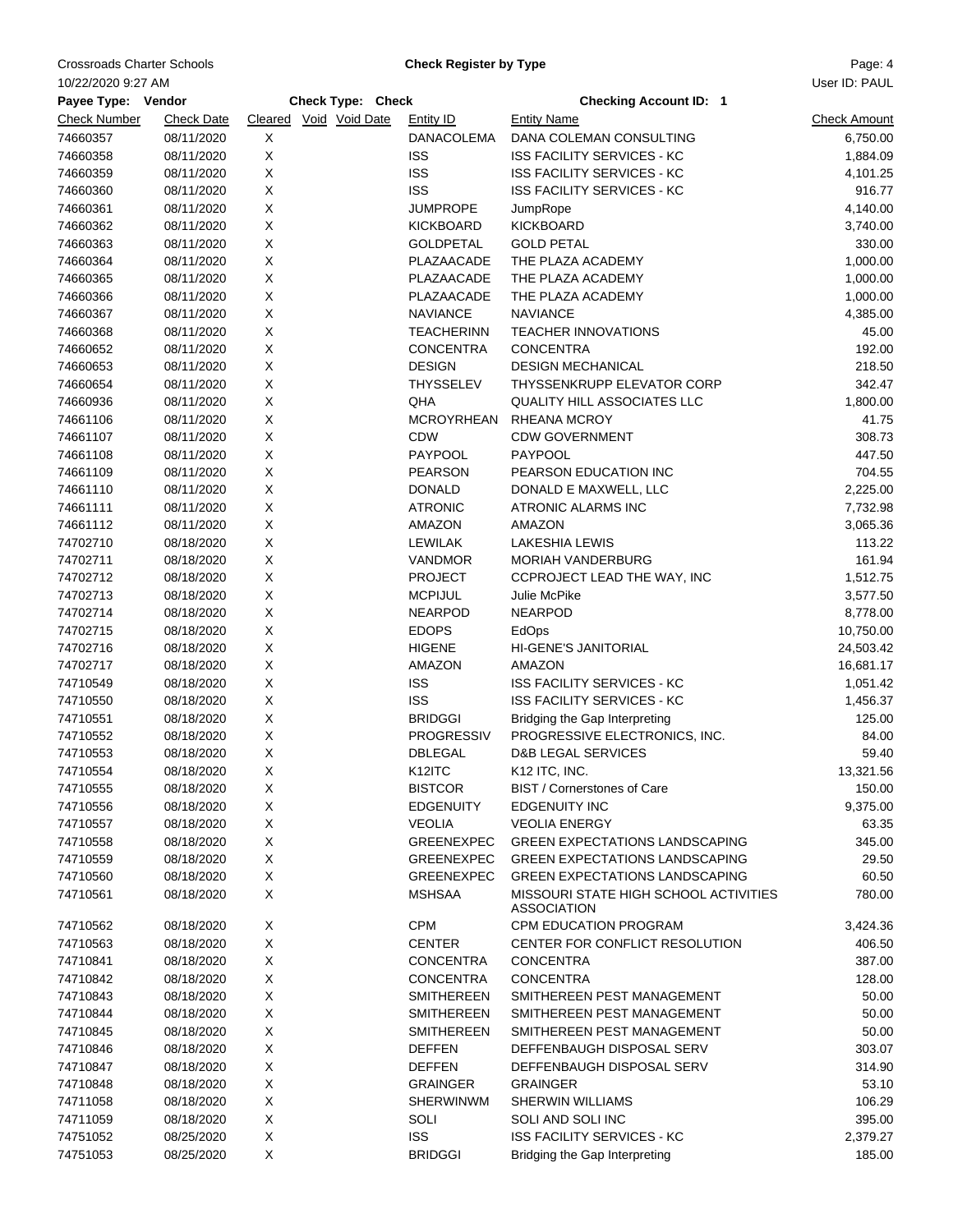Crossroads Charter Schools **Charter Schools** Charter Actual Check Register by Type **Page: 5** Page: 5

10/22/2020 9:27 AM

**Check Register by Type**

| Payee Type: Vendor   |                   |   | Check Type: Check      |                   | <b>Checking Account ID: 1</b>                              |                     |
|----------------------|-------------------|---|------------------------|-------------------|------------------------------------------------------------|---------------------|
| <b>Check Number</b>  | <b>Check Date</b> |   | Cleared Void Void Date | <b>Entity ID</b>  | <b>Entity Name</b>                                         | <b>Check Amount</b> |
| 74751054             | 08/25/2020        | X |                        | <b>BRIDGGI</b>    | Bridging the Gap Interpreting                              | 100.00              |
| 74751055             | 08/25/2020        | X |                        | <b>JUMPROPE</b>   | JumpRope                                                   | 2,200.00            |
| 74751056             | 08/25/2020        | X |                        | <b>MINDDRIVE</b>  | MINDRIVE INC.                                              | 2,125.00            |
| 74751057             | 08/25/2020        | X |                        | <b>LENNOX</b>     | <b>LENNOX</b>                                              | 103.05              |
| 74751058             | 08/25/2020        | X |                        | <b>ISS</b>        | <b>ISS FACILITY SERVICES - KC</b>                          | 475.85              |
| 74751059             | 08/25/2020        | X |                        | <b>ISS</b>        | ISS FACILITY SERVICES - KC                                 | 2,139.46            |
| 74751232             | 08/25/2020        | X |                        | <b>CONCENTRA</b>  | <b>CONCENTRA</b>                                           | 64.00               |
| 74751233             | 08/25/2020        | X |                        | <b>KCWATER</b>    | KCMO WATER SERVICES DEPARTMENT                             | 7.50                |
| 74751234             | 08/25/2020        | X |                        | <b>RENAISSANC</b> | <b>RENAISSANCE</b>                                         | 3,225.00            |
| 74751235             | 08/25/2020        | X |                        | <b>CONCENTRA</b>  | <b>CONCENTRA</b>                                           | 131.00              |
| 74751236             | 08/25/2020        | X |                        | YARDI             | YARDI MARKETPLACE                                          | 827.09              |
| 74751237             | 08/25/2020        | X |                        | NWEAMEASUR        | <b>NWEA Measuring What Matters</b>                         | 11,164.50           |
| 74751238             | 08/25/2020        | X |                        | YARDI             | YARDI MARKETPLACE                                          | 342.08              |
| 74751356             | 08/25/2020        | X |                        | <b>SHERWINWM</b>  | <b>SHERWIN WILLIAMS</b>                                    | 62.66               |
| 74751357             | 08/25/2020        | X |                        | <b>PREPKC</b>     | PREP-KC                                                    | 833.00              |
| 74751358             | 08/25/2020        | X |                        | <b>QUALITY</b>    | QUALITY STAFF LEASING INC.                                 | 2,425.00            |
| 74751506             | 08/25/2020        | X |                        | <b>NEWHORIZON</b> | <b>NEW HORIZONS</b>                                        | 2,050.00            |
| 74751507             | 08/25/2020        | X |                        | <b>JVSCONSUL</b>  | <b>JVS CONSULTING</b>                                      | 2,700.00            |
| 74751508             | 08/25/2020        | X |                        | <b>MIDCON</b>     | MID-CON MANAGEMENT LLC                                     | 5,260.00            |
| 74751509             | 08/25/2020        | X |                        | <b>AMERDINING</b> | AMERICAN FOOD & VENDING CORP                               | 10,725.00           |
| 74751510             | 08/25/2020        | X |                        | AMAZON            | <b>AMAZON</b>                                              | 3,232.35            |
| 74753498             | 08/26/2020        | X |                        | <b>MCREALTY</b>   | MC REALTY GROUP, LLC                                       | 7,000.00            |
|                      | 08/26/2020        | X |                        | <b>BNIM</b>       |                                                            |                     |
| 74753499<br>74753500 |                   | X |                        |                   | BNIM, INC                                                  | 9,100.00            |
|                      | 08/26/2020        |   |                        | <b>BNIM</b>       | BNIM, INC                                                  | 750.00              |
| 74753835             | 08/26/2020        | X |                        | <b>TURNER</b>     | TURNER CONSTRUCTION                                        | 322,781.47          |
| 74769503             | 09/01/2020        | X |                        | <b>BNIM</b>       | BNIM, INC                                                  | 770.00              |
| 74769504             | 09/01/2020        | X |                        | <b>BNIM</b>       | BNIM, INC                                                  | 4,590.00            |
| 74769505             | 09/01/2020        | X |                        | <b>FLEXIBLEDU</b> | <b>FLEXIBLE EDUCATORS</b>                                  | 3,255.00            |
| 74769506             | 09/01/2020        | X |                        | <b>FLEXIBLEDU</b> | <b>FLEXIBLE EDUCATORS</b>                                  | 4,123.00            |
| 74769507             | 09/01/2020        | X |                        | <b>SUPERIOR</b>   | SUPERIOR MOVING AND STORAGE                                | 4,358.14            |
| 74769508             | 09/01/2020        | X |                        | <b>OTIS</b>       | OTIS ELEVATOR                                              | 2,411.25            |
| 74769510             | 09/01/2020        | X |                        | <b>FIRSTFIRST</b> | FOR INSPIRATION & RECOGNITION OF<br>SCIENCE AND TECHNOLOGY | 2,623.00            |
| 74769842             | 09/01/2020        | X |                        | <b>KPM</b>        | KPM CPA'S, P.C.                                            | 6,050.00            |
| 74769843             | 09/01/2020        | X |                        | SOLI              | SOLI AND SOLI INC                                          | 652.00              |
| 74770027             | 09/01/2020        | X |                        | <b>DSTREALITY</b> | <b>DST REALITY</b>                                         | 300.00              |
| 74770028             | 09/01/2020        | X |                        | AMERDINING        | AMERICAN FOOD & VENDING CORP                               | 3,547.50            |
| 74770029             | 09/01/2020        | х |                        | <b>MIDCON</b>     | MID-CON MANAGEMENT LLC                                     | 5,325.00            |
| 74770030             | 09/01/2020        | х |                        | AMAZON            | AMAZON                                                     | 5,609.41            |
| 74788400             | 09/11/2020        | X |                        | <b>POPEMIL</b>    | MILDRED POPE                                               | 600.00              |
| 74788401             | 09/11/2020        | Χ |                        | EBERKEN           | <b>KENNETH EBERHART</b>                                    | 750.00              |
| 74788402             | 09/11/2020        | X |                        | <b>CLAYTON</b>    | CLAYTON-JONES, ANDREA                                      | 800.00              |
| 74788403             | 09/11/2020        | X |                        | <b>VANDMOR</b>    | <b>MORIAH VANDERBURG</b>                                   | 1,000.00            |
| 74788404             | 09/11/2020        | X |                        | <b>NEELMAR</b>    | <b>Mark Neels</b>                                          | 1,000.00            |
| 74788405             | 09/11/2020        | X |                        | <b>TREMZAC</b>    | Zachary Tremper                                            | 1,000.00            |
| 74788406             | 09/11/2020        | X |                        | ANDERSON          | ANDERSON, NIA                                              | 1,500.00            |
| 74788407             | 09/11/2020        | X |                        | <b>BEASMIC</b>    | Michelle Beasley                                           | 1,500.00            |
| 74788408             | 09/11/2020        | X |                        | <b>RIDDCOL</b>    | Coleece Riddle                                             | 1,500.00            |
| 74788409             | 09/11/2020        | X |                        | <b>ANDERKIM</b>   | <b>KIM ANDERSON</b>                                        | 2,000.00            |
| 74788410             | 09/11/2020        | Χ |                        | ALDRJEN           | Jenaye Aldridge                                            | 2,000.00            |
| 74788411             | 09/11/2020        | X |                        | LABRKEV           | <b>KEVIN LABRANCHE</b>                                     | 2,000.00            |
| 74788412             | 09/11/2020        | X |                        | <b>RIVEOVI</b>    | Ovidio Rivera-Castro                                       | 2,000.00            |
| 74788413             | 09/11/2020        | X |                        | <b>TENDBRO</b>    | <b>BROCK TENDICK</b>                                       | 2,000.00            |
| 74788414             | 09/11/2020        | X |                        | <b>TORRDAN</b>    | Daniela Torres                                             | 2,000.00            |
| 74799902             | 09/15/2020        | X |                        | <b>MARIADIC</b>   | <b>MARIA DICKSON</b>                                       | 511.57              |
| 74799903             | 09/15/2020        | X |                        | <b>COPEEVA</b>    | <b>EVA COPELAND</b>                                        | 89.97               |
| 74799904             | 09/15/2020        | Χ |                        | <b>FLEXIBLEDU</b> | <b>FLEXIBLE EDUCATORS</b>                                  | 3,255.00            |
| 74799905             | 09/15/2020        | X |                        | <b>OVERFLOW</b>   | OVERFLOW, LLC                                              | 4,000.00            |
| 74799906             | 09/15/2020        | X |                        | <b>UMB</b>        | <b>UMB BANK</b>                                            | 750.00              |
|                      |                   |   |                        |                   |                                                            |                     |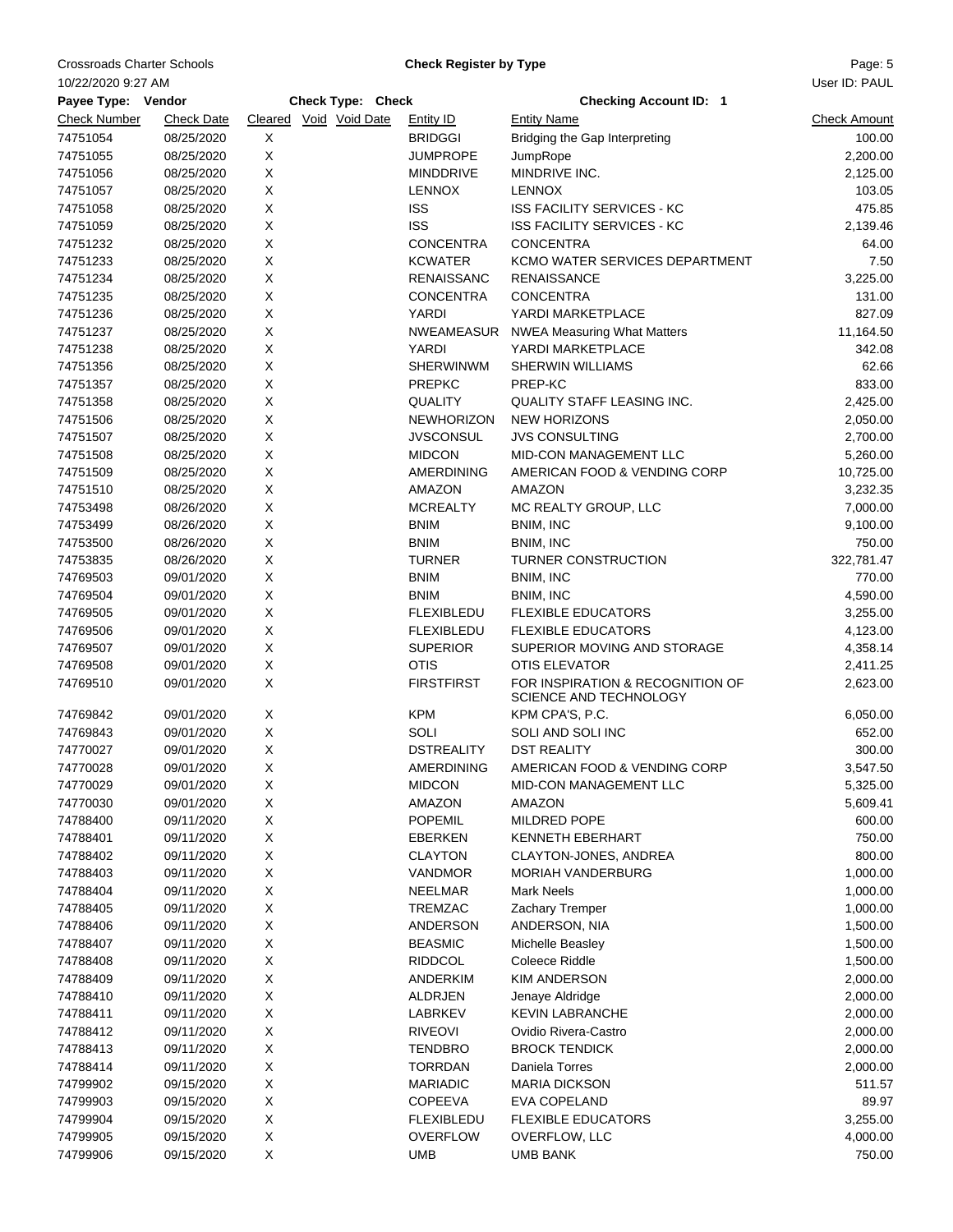Crossroads Charter Schools **Charter Schools** Charter Actual Check Register by Type **Page: 6** Page: 6

**Check Register by Type**

| 10/22/2020 9:27 AM |                   |             |                        |                                        |                                                                 | User ID: PAUL       |
|--------------------|-------------------|-------------|------------------------|----------------------------------------|-----------------------------------------------------------------|---------------------|
| Payee Type: Vendor |                   |             | Check Type: Check      |                                        | <b>Checking Account ID: 1</b>                                   |                     |
| Check Number       | <b>Check Date</b> |             | Cleared Void Void Date | <b>Entity ID</b>                       | <b>Entity Name</b>                                              | <b>Check Amount</b> |
| 74799907           | 09/15/2020        | X           |                        | <b>UMB</b>                             | <b>UMB BANK</b>                                                 | 750.00              |
| 74799908           | 09/15/2020        | X           |                        | <b>EMPOWERING</b>                      | <b>EMPOWERING EDUCATION INC</b>                                 | 890.00              |
| 74799909           | 09/15/2020        | X           |                        | <b>BUSIMPACT</b>                       | <b>BUSINESS IMPACT GROUP</b>                                    | 759.67              |
| 74799910           | 09/15/2020        | X           |                        | <b>GIESKE</b>                          | <b>GIESKE</b>                                                   | 657.00              |
| 74799911           | 09/15/2020        | X           |                        | <b>PUROZONE</b>                        | <b>PUROZONE</b>                                                 | 390.02              |
| 74799912           | 09/15/2020        | X           |                        | <b>PUROZONE</b>                        | <b>PUROZONE</b>                                                 | 192.00              |
| 74799913           | 09/15/2020        | Χ           |                        | <b>PUROZONE</b>                        | <b>PUROZONE</b>                                                 | 208.00              |
| 74799914           | 09/15/2020        | X           |                        | <b>PUROZONE</b>                        | <b>PUROZONE</b>                                                 | 402.00              |
| 74799915           | 09/15/2020        | Χ           |                        | <b>VEOLIA</b>                          | <b>VEOLIA ENERGY</b>                                            | 63.35               |
| 74799916           | 09/15/2020        | X           |                        | <b>FLEXIBLEDU</b>                      | <b>FLEXIBLE EDUCATORS</b>                                       | 2,170.00            |
| 74799917           | 09/15/2020        | $\mathsf X$ |                        | <b>EDMUNDS</b>                         | <b>EDMINUDS &amp; ASSOCIATES</b>                                | 652.28              |
| 74799918           | 09/15/2020        | X           |                        | <b>WALSWORTH</b>                       | <b>WALSWORTH</b>                                                | 789.90              |
| 74799919           | 09/15/2020        | X           |                        | <b>BRIDGGI</b>                         | Bridging the Gap Interpreting                                   | 176.30              |
| 74799920           | 09/15/2020        | X           |                        | <b>BRIDGGI</b>                         | Bridging the Gap Interpreting                                   | 60.00               |
| 74799921           | 09/15/2020        | X           |                        | <b>SCHOOLLEAD</b>                      | <b>SCHOOL LEADER LAB</b>                                        | 3,000.00            |
| 74799922           | 09/15/2020        | X           |                        | <b>PAYLOCITY</b>                       | <b>PAYLOCITY</b>                                                | 159.80              |
| 74799923           | 09/15/2020        | X           |                        | <b>ISS</b>                             | <b>ISS FACILITY SERVICES - KC</b>                               | 1,227.07            |
| 74799924           | 09/15/2020        | Χ           |                        | <b>ISS</b>                             | ISS FACILITY SERVICES - KC                                      | 1,508.53            |
| 74799925           | 09/15/2020        | X           |                        | <b>ISS</b>                             | <b>ISS FACILITY SERVICES - KC</b>                               | 1,836.89            |
| 74799926           | 09/15/2020        | X           |                        | <b>HERTZ</b>                           | <b>HERTZ FURNITURE</b>                                          | 15,446.95           |
| 74799927           | 09/15/2020        | X           |                        | <b>HERTZ</b>                           | <b>HERTZ FURNITURE</b>                                          |                     |
|                    | 09/15/2020        |             |                        |                                        | <b>LEARNING ALLY</b>                                            | 28,510.04           |
| 74799928           | 09/15/2020        | X<br>X      |                        | LEARNINGAL                             |                                                                 | 990.00              |
| 74799929           |                   | Χ           |                        | <b>PROGRESSIV</b><br><b>WESTERNSPE</b> | PROGRESSIVE ELECTRONICS, INC.<br>WESTERN SPECIALITY CONTRACTORS | 297.98              |
| 74799930           | 09/15/2020        | X           |                        |                                        |                                                                 | 780.43              |
| 74799931           | 09/15/2020        |             |                        | <b>BRIDGGI</b>                         | Bridging the Gap Interpreting                                   | 150.00              |
| 74799932           | 09/15/2020        | Χ           |                        | <b>BRIDGGI</b>                         | Bridging the Gap Interpreting                                   | 5,000.00            |
| 74799933           | 09/15/2020        | X<br>X      |                        | K <sub>12</sub> ITC<br><b>BYERS</b>    | K <sub>12</sub> ITC, INC.                                       | 950.00              |
| 74799934           | 09/15/2020        |             |                        |                                        | BYERS GLASS & MIRROR INC                                        | 545.16              |
| 74799935           | 09/15/2020        | X           |                        | <b>DELTAMATH</b>                       | DELTA MATH SOLUTIONS LLC                                        | 225.00              |
| 74800194           | 09/15/2020        | X           |                        | <b>GRAINGER</b>                        | <b>GRAINGER</b>                                                 | 106.00              |
| 74800195           | 09/15/2020        | X           |                        | YARDI                                  | YARDI MARKETPLACE                                               | 558.32              |
| 74800196           | 09/15/2020        | X           |                        | <b>SIEMENS</b>                         | SIEMENS INDUSTRY, INC                                           | 546.00              |
| 74800197           | 09/15/2020        | Χ           |                        | THYSSELEV                              | THYSSENKRUPP ELEVATOR CORP                                      | 342.47              |
| 74800198           | 09/15/2020        | X           |                        | <b>DEFFEN</b>                          | DEFFENBAUGH DISPOSAL SERV                                       | 303.07              |
| 74800199           | 09/15/2020        | Χ           |                        | <b>DEFFEN</b>                          | DEFFENBAUGH DISPOSAL SERV                                       | 314.90              |
| 74800500           | 09/15/2020        | X           |                        | SOLI                                   | SOLI AND SOLI INC                                               | 3,014.00            |
| 74800502           | 09/15/2020        | X           |                        | <b>STASON</b>                          | STASON, LLC                                                     | 933.30              |
| 74800503           | 09/15/2020        | Х           |                        | ARTSASYLUM                             | The Arts Asylum                                                 | 11,000.00           |
| 74800504           | 09/15/2020        | X           |                        | <b>AMMICRO</b>                         | American Micro Digital Document Management                      | 90.00               |
| 74800505           | 09/15/2020        | X           |                        | <b>SHERWINWM</b>                       | <b>SHERWIN WILLIAMS</b>                                         | 443.15              |
| 74800777           | 09/15/2020        | X           |                        | <b>ATRONIC</b>                         | ATRONIC ALARMS INC                                              | 140.00              |
| 74800778           | 09/15/2020        | X           |                        | 21STCENT                               | 21ST CENTURY THERAPY, P.C.                                      | 373.75              |
| 74800779           | 09/15/2020        | X           |                        | <b>PAYPOOL</b>                         | PAYPOOL                                                         | 1,122.00            |
| 74800780           | 09/15/2020        | X           |                        | <b>SUMNER</b>                          | DATAMAX, INC                                                    | 1,342.28            |
| 74800781           | 09/15/2020        | X           |                        | <b>KENYON</b>                          | <b>CONNIE KENYON</b>                                            | 1,850.00            |
| 74800782           | 09/15/2020        | X           |                        | <b>DONALD</b>                          | DONALD E MAXWELL, LLC                                           | 5,075.00            |
| 74800783           | 09/15/2020        | X           |                        | COMMSCHLMA                             | Communities in Schools of Mid-America                           | 6,250.00            |
| 74800784           | 09/15/2020        | X           |                        | <b>PROJECT</b>                         | CCPROJECT LEAD THE WAY, INC                                     | 6,350.00            |
| 74800785           | 09/15/2020        | X           |                        | <b>SUMNER</b>                          | DATAMAX, INC                                                    | 5,207.85            |
| 74800786           | 09/15/2020        | X           |                        | AMERDINING                             | AMERICAN FOOD & VENDING CORP                                    | 6,504.30            |
| 74800787           | 09/15/2020        | X           |                        | AMAZON                                 | AMAZON                                                          | 3,810.40            |
| 74864805           | 09/22/2020        | X           |                        | <b>MARIADIC</b>                        | <b>MARIA DICKSON</b>                                            | 575.00              |
| 74864806           | 09/22/2020        | X           |                        | <b>BNIM</b>                            | BNIM, INC                                                       | 2,340.00            |
| 74864807           | 09/22/2020        | X           |                        | <b>BNIM</b>                            | BNIM, INC                                                       | 750.00              |
| 74864808           | 09/22/2020        | X           |                        | <b>SUPERIOR</b>                        | SUPERIOR MOVING AND STORAGE                                     | 3,739.50            |
| 74864809           | 09/22/2020        | X           |                        | <b>BNIM</b>                            | BNIM, INC                                                       | 4,770.00            |
| 74864810           | 09/22/2020        | X           |                        | <b>MCREALTY</b>                        | MC REALTY GROUP, LLC                                            | 2,000.00            |
| 74864811           | 09/22/2020        | X           |                        | <b>MYBRIDGE</b>                        | <b>MY BRIDGE</b>                                                | 200.00              |
| 74864812           | 09/22/2020        | X           |                        | <b>FLEXIBLEDU</b>                      | <b>FLEXIBLE EDUCATORS</b>                                       | 620.00              |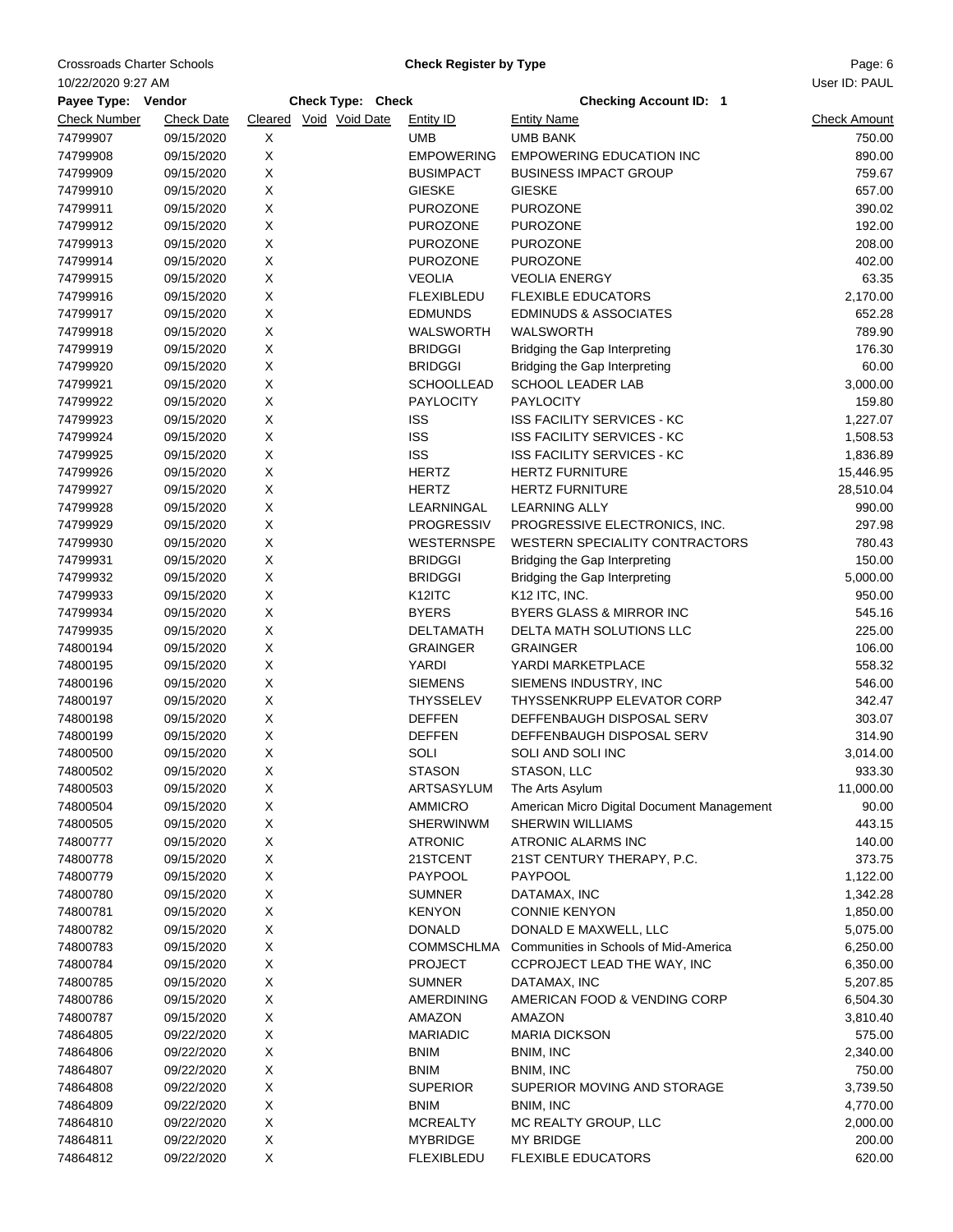Crossroads Charter Schools **Charter Schools** Charter Actual Check Register by Type **Page: 7** Page: 7

**Check Register by Type**

| User ID: PAUL<br>10/22/2020 9:27 AM |                   |   |                        |                               |                                       |                     |  |  |  |
|-------------------------------------|-------------------|---|------------------------|-------------------------------|---------------------------------------|---------------------|--|--|--|
| Payee Type: Vendor                  |                   |   | Check Type: Check      | <b>Checking Account ID: 1</b> |                                       |                     |  |  |  |
| <b>Check Number</b>                 | <b>Check Date</b> |   | Cleared Void Void Date | <b>Entity ID</b>              | <b>Entity Name</b>                    | <b>Check Amount</b> |  |  |  |
| 74864813                            | 09/22/2020        | X |                        | GREENEXPEC                    | <b>GREEN EXPECTATIONS LANDSCAPING</b> | 345.00              |  |  |  |
| 74864814                            | 09/22/2020        | Χ |                        | <b>GENERALFIR</b>             | GENERAL FIRE SPRINKLER COMPANY, LLC   | 322.00              |  |  |  |
| 74864815                            | 09/22/2020        | X |                        | <b>GREENEXPEC</b>             | <b>GREEN EXPECTATIONS LANDSCAPING</b> | 60.50               |  |  |  |
| 74864816                            | 09/22/2020        | X |                        | <b>MCREALTY</b>               | MC REALTY GROUP, LLC                  | 8,164.23            |  |  |  |
| 74864817                            | 09/22/2020        | X |                        | <b>GREENEXPEC</b>             | <b>GREEN EXPECTATIONS LANDSCAPING</b> | 29.50               |  |  |  |
| 74864818                            | 09/22/2020        | X |                        | <b>KVC</b>                    | <b>KVC NILES</b>                      | 792.00              |  |  |  |
| 74864819                            | 09/22/2020        | X |                        | <b>CCTMOBILE</b>              | <b>CC T MOBILE</b>                    | 40,800.00           |  |  |  |
| 74864820                            | 09/22/2020        | X |                        | <b>MINDDRIVE</b>              | MINDRIVE INC.                         | 2,125.00            |  |  |  |
|                                     |                   | Χ |                        | <b>DBLEGAL</b>                | <b>D&amp;B LEGAL SERVICES</b>         | 51.98               |  |  |  |
| 74864821                            | 09/22/2020        | X |                        | <b>BRIDGGI</b>                |                                       |                     |  |  |  |
| 74864822                            | 09/22/2020        |   |                        |                               | Bridging the Gap Interpreting         | 250.00              |  |  |  |
| 74864823                            | 09/22/2020        | Χ |                        | K12ITC                        | K12 ITC, INC.                         | 13,321.56           |  |  |  |
| 74864824                            | 09/22/2020        | X |                        | <b>KICKBOARD</b>              | <b>KICKBOARD</b>                      | 600.00              |  |  |  |
| 74864825                            | 09/22/2020        | X |                        | <b>BRIDGGI</b>                | Bridging the Gap Interpreting         | 60.00               |  |  |  |
| 74865035                            | 09/22/2020        | X |                        | <b>CONCENTRA</b>              | <b>CONCENTRA</b>                      | 131.00              |  |  |  |
| 74865036                            | 09/22/2020        | X |                        | <b>CINTASFIRE</b>             | <b>Cintas Fire Protection</b>         | 107.95              |  |  |  |
| 74865037                            | 09/22/2020        | X |                        | <b>TRANEUS</b>                | TRANE US INC                          | 1,606.01            |  |  |  |
| 74865038                            | 09/22/2020        | X |                        | <b>DESIGN</b>                 | <b>DESIGN MECHANICAL</b>              | 108,548.00          |  |  |  |
| 74865039                            | 09/22/2020        | Χ |                        | <b>SMITHEREEN</b>             | SMITHEREEN PEST MANAGEMENT            | 50.00               |  |  |  |
| 74865040                            | 09/22/2020        | X |                        | <b>SMITHEREEN</b>             | SMITHEREEN PEST MANAGEMENT            | 50.00               |  |  |  |
| 74865041                            | 09/22/2020        | X |                        | <b>SMITHEREEN</b>             | SMITHEREEN PEST MANAGEMENT            | 50.00               |  |  |  |
| 74865468                            | 09/22/2020        | X |                        | SOLI                          | SOLI AND SOLI INC                     | 135.00              |  |  |  |
| 74865469                            | 09/22/2020        | X |                        | <b>SHERWINWM</b>              | <b>SHERWIN WILLIAMS</b>               | 168.95              |  |  |  |
| 74865470                            | 09/22/2020        | X |                        | <b>ACHIEVEMEN</b>             | The Achievement Network               | 23,375.00           |  |  |  |
| 74865471                            | 09/22/2020        | X |                        | WALSWORTH                     | WALSWORTH                             | 700.16              |  |  |  |
| 74865770                            | 09/22/2020        | X |                        | <b>MILLMOL</b>                | <b>MOLLY MILLER</b>                   | 14.49               |  |  |  |
| 74865771                            | 09/22/2020        | Χ |                        | LAICKAT                       | <b>KATHARINE LAICH</b>                | 157.60              |  |  |  |
| 74865772                            | 09/22/2020        | Χ |                        | <b>BURTTAY</b>                | <b>TAYLOR BURTON</b>                  | 168.87              |  |  |  |
| 74865773                            | 09/22/2020        | Χ |                        | CENTRAL                       | THE CENTRAL EXCHANGE                  | 272.00              |  |  |  |
| 74865774                            | 09/22/2020        | X |                        | <b>SUMNER</b>                 | DATAMAX, INC                          | 558.47              |  |  |  |
| 74865775                            | 09/22/2020        | X |                        | <b>DAVIDEI</b>                | Deidra Davis                          | 2,000.00            |  |  |  |
| 74865776                            | 09/22/2020        | X |                        | MEHLJUL                       | Julie Mehl                            | 2,000.00            |  |  |  |
| 74865777                            | 09/22/2020        | X |                        | PARKDAN                       | DANIELLE PARKER                       | 2,000.00            |  |  |  |
| 74865778                            | 09/22/2020        | X |                        | <b>JUSTPAT</b>                | PATRICIA JUSTICE                      | 2,000.00            |  |  |  |
| 74865779                            | 09/22/2020        | Χ |                        | <b>JVSCONSUL</b>              | <b>JVS CONSULTING</b>                 | 2,700.00            |  |  |  |
| 74865780                            | 09/22/2020        | Χ |                        | <b>GORDONSYLV</b>             | SYLVESTER TODD GORDON                 | 2,910.00            |  |  |  |
| 74865781                            | 09/22/2020        | X |                        | <b>AMERDINING</b>             | AMERICAN FOOD & VENDING CORP          | 3,630.00            |  |  |  |
| 74865782                            | 09/22/2020        | X |                        | <b>PEARSON</b>                | PEARSON EDUCATION INC                 | 3,696.00            |  |  |  |
| 74865783                            | 09/22/2020        | х |                        | ZEARN                         | ZEARN INC                             | 5,000.00            |  |  |  |
| 74865784                            | 09/22/2020        | X |                        | <b>EDOPS</b>                  | EdOps                                 | 10,750.00           |  |  |  |
| 74865785                            | 09/22/2020        | X |                        | <b>ATRONIC</b>                | ATRONIC ALARMS INC                    | 445.00              |  |  |  |
| 74865786                            | 09/22/2020        | X |                        | <b>TURNER</b>                 | TURNER CONSTRUCTION                   | 172,391.59          |  |  |  |
| 74865787                            | 09/22/2020        | Χ |                        | <b>TIERNEY</b>                | <b>TIERNEY OFFICE PRODUCTS</b>        | 854.88              |  |  |  |
| 74865788                            | 09/22/2020        | Χ |                        | <b>HIGENE</b>                 | <b>HI-GENE'S JANITORIAL</b>           | 15,394.61           |  |  |  |
| 74865789                            | 09/22/2020        | Χ |                        | AMAZON                        | AMAZON                                | 2,143.17            |  |  |  |
| 74881266                            |                   | X |                        | <b>MODIVFIRE</b>              | MISSOURI DIVISION OF FIRE SAFETY      | 126.00              |  |  |  |
|                                     | 09/29/2020        |   |                        |                               | K12 ITC, INC.                         |                     |  |  |  |
| 74881267                            | 09/29/2020        | X |                        | K <sub>12</sub> ITC           |                                       | 16,488.20           |  |  |  |
| 74881268                            | 09/29/2020        | X |                        | <b>FOLLETT</b>                | FOLLETT HIGHER EDUCATION GROUP, INC   | 564.00              |  |  |  |
| 74881269                            | 09/29/2020        | X |                        | <b>MODIVFIRE</b>              | MISSOURI DIVISION OF FIRE SAFETY      | 50.00               |  |  |  |
| 74881270                            | 09/29/2020        | X |                        | <b>MODIVFIRE</b>              | MISSOURI DIVISION OF FIRE SAFETY      | 25.00               |  |  |  |
| 74881271                            | 09/29/2020        | Χ |                        | <b>CITYOFKC</b>               | <b>CITY OF KANSAS CITY</b>            | 125.00              |  |  |  |
| 74881272                            | 09/29/2020        | Χ |                        | <b>MODIVFIRE</b>              | MISSOURI DIVISION OF FIRE SAFETY      | 25.00               |  |  |  |
| 74881273                            | 09/29/2020        | Χ |                        | <b>MARIADIC</b>               | <b>MARIA DICKSON</b>                  | 775.00              |  |  |  |
| 74881274                            | 09/29/2020        | Χ |                        | <b>KCAV</b>                   | KANSAS CITY AUDIO-VISUAL              | 210.00              |  |  |  |
| 74881275                            | 09/29/2020        | X |                        | <b>HERTZ</b>                  | <b>HERTZ FURNITURE</b>                | 15,446.95           |  |  |  |
| 74881276                            | 09/29/2020        | X |                        | <b>MARIADIC</b>               | <b>MARIA DICKSON</b>                  | 225.00              |  |  |  |
| 74881277                            | 09/29/2020        | X |                        | QUAVER                        | CCQUAVERMUSIC.COM                     | 3,640.00            |  |  |  |
| 74881278                            | 09/29/2020        | X |                        | <b>ISS</b>                    | ISS FACILITY SERVICES - KC            | 1,423.15            |  |  |  |
| 74881279                            | 09/29/2020        | X |                        | <b>ISS</b>                    | <b>ISS FACILITY SERVICES - KC</b>     | 1,710.29            |  |  |  |
| 74881280                            | 09/29/2020        | X |                        | <b>ISS</b>                    | ISS FACILITY SERVICES - KC            | 1,285.71            |  |  |  |